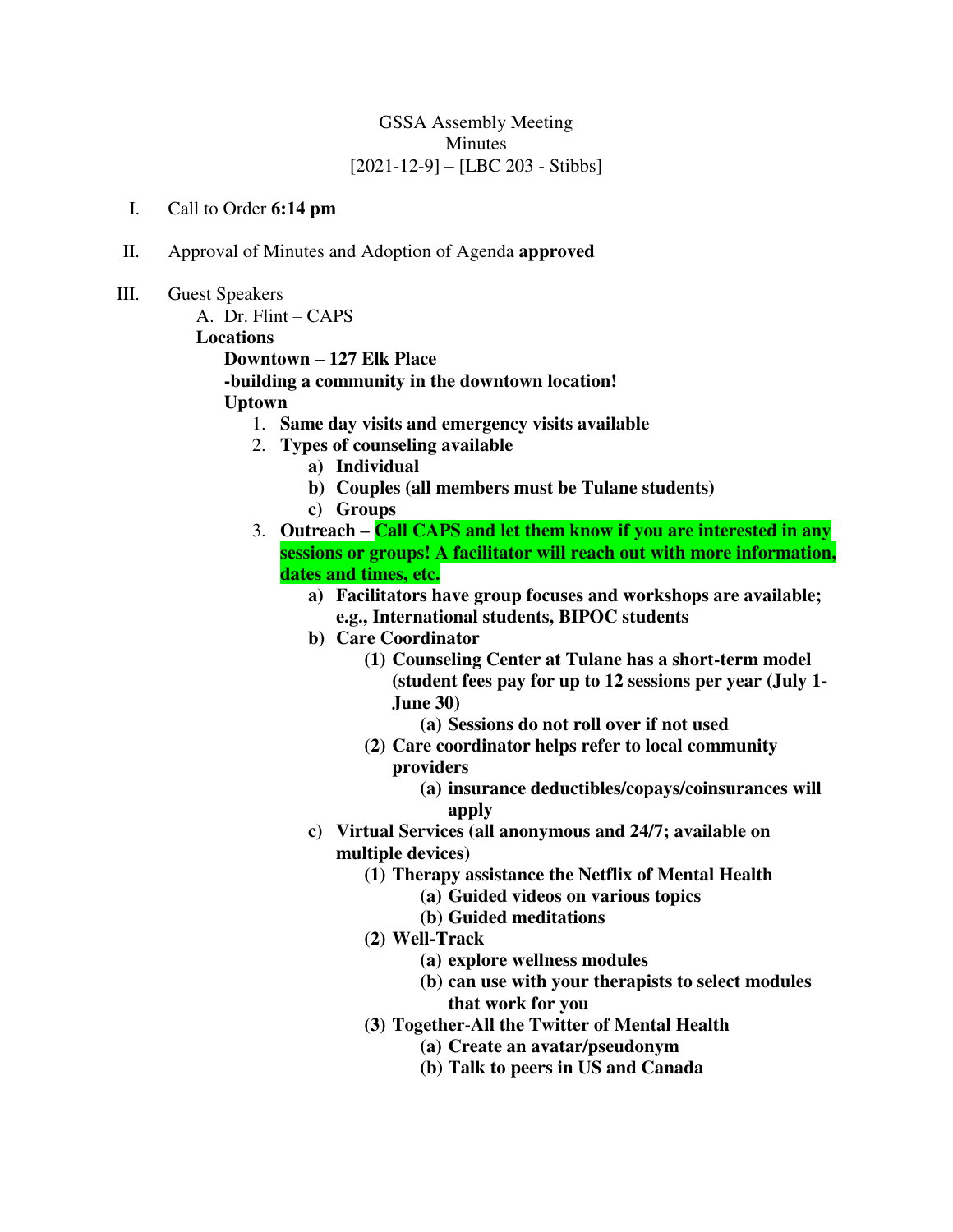- **(c) Mental health professionals observe activity on the platform**
- **d) Group Therapy** 
	- **(1) Breathe Mindfulness for graduate students (1x/weekly)** 
		- **(a) different tools and tips for embodied thinking and agency**
	- **(2) Body Positivity**
	- **(3) International Students**
	- **(4) Life after sexual trauma**
- 4. **Looking for [feedback!](https://tulane.co1.qualtrics.com/jfe/form/SV_6Ap6ddnLCsSjfeZ)**

**Concerns raised about the recent Hullabaloo article on the state of CAPS and the rate of counselors leaving Tulane Campus Health** 

- **Response from Dr. Flint** 
	- o **There are new hires**
	- o **Does not affect the ability to provide care for students**
	- o **Same standard that has always**
	- o **New director: Dr. Lilian Odera**
	- B. GSSA Advisor Dr. Jennifer O'Brien-Brown
		- 1. **Campus Health Promotion** 
			- **a) Role was created out of the 2017 climate survey (on sexual health)**
			- **b) A new climate survey is coming! Fill it out! The data is used for good purposes (as above)**
			- **c) Stress Relief Kit – from new Campus Health Promotion Specialist, Dr. Russel**
		- 2. **Events and programming** 
			- **a) Looking for feedback about what kind of events are needed for departments/individuals**
			- **b) Bring information to your constituents and bring ideas back to GSSA!**
			- **c) Or email Jennifer: jobrien@@tulane.edu and her office is Jones Hall 308**
		- 3. **Changes to travel** 
			- **a) University is moving toward requiring all university-businessrelated travel (flights only) to be booked through CONCUR – expect it to be in place by January 1st 2022 [www.concursolutions.com/home.asp](http://www.concursolutions.com/home.asp)**
				- **(1) All normal and some low-cost carriers**
				- **(2) University wants this because it permits a greater view of where students are (in case of emergency)**
				- **(3) Benefit: great cancellation/changes policies; dedicated team to help with any issues**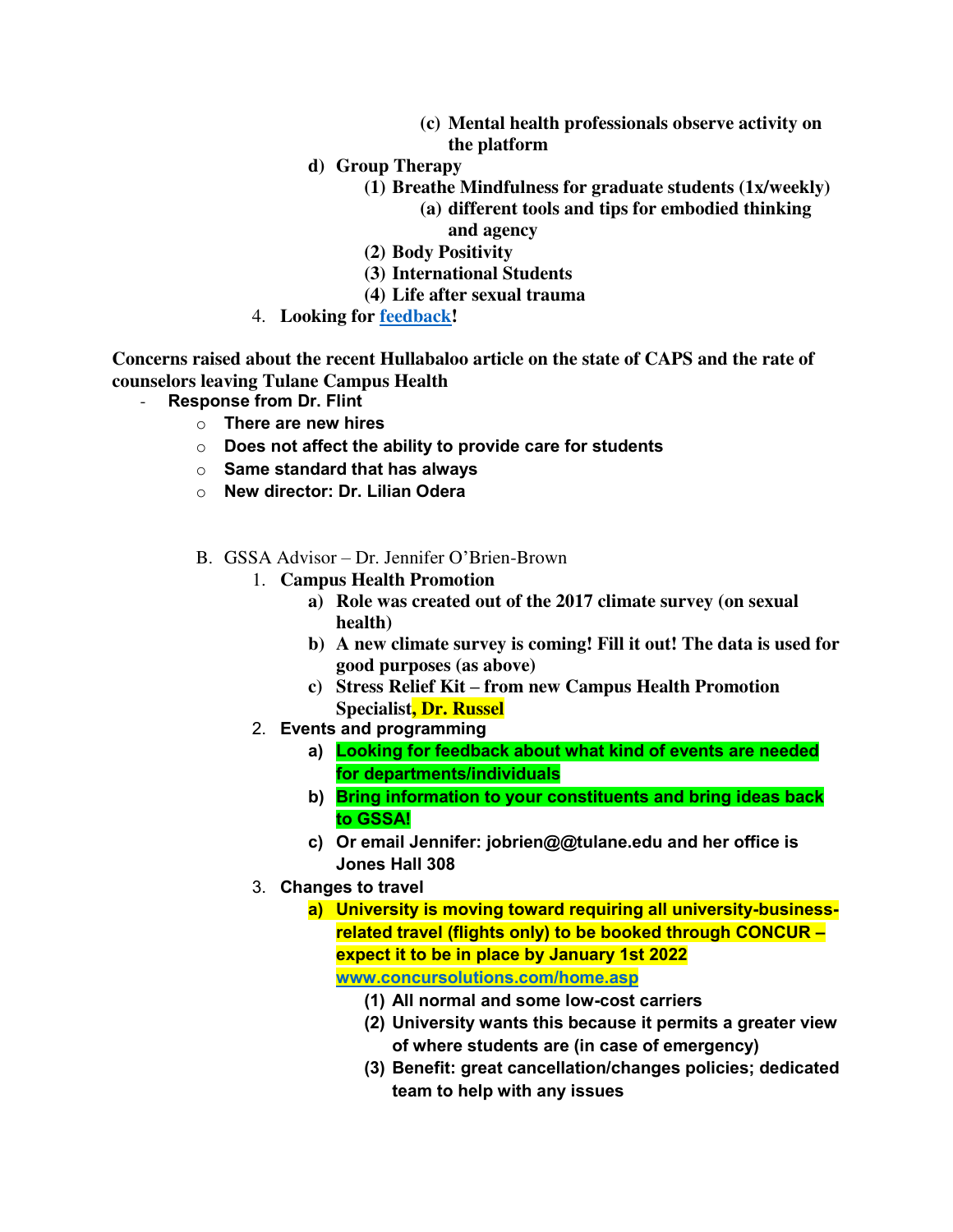- **(4) More communication forthcoming.**
- **b) Reimbursement is still required; unless your department is paying on your behalf (work with dept. administrator and advisor if so)**
- **c) Will this change other processes for GSSA reimbursement? As of now, the answer is not clear, but Jennifer will keep us updated. Treat all reimbursement packets as usual (with covid policies).**
- **d) Concerns about pricing** 
	- **(1) anecdotally, the prices are usually on par**
	- **(2) If you do find something that is outrageously more or less expensive, REACH OUT TO JENNIFER PRIOR TO BOOKING.**
	- **(3) Policies will be discussed by the budget committee and GSSA to see how reimbursement may be affected by the use of Concur.**

#### IV. Officer Reports

- A. President Paolo Suating [\(president.gssa@tulane.edu\)](mailto:president.gssa@tulane.edu)
	- 1. Call for new EBoard for 2022-2023

**Voting will take place in the 2nd to last meeting Get in touch if you want any details about any role!!** 

- 2. Call for 2021-2022 Faculty Appreciation Awards
- **1 from each, SSE and SLA**

**Accepting nominations! Send a few sentences about Prof. X to Paolo! Award is given out at the end of the year Party for the dept of the winners!** 

3. Legislative committee to meet in early February 2022 **If you haven't signed up for a committee yet, please email Paolo!** 

4. Update on Aurora

**Trial period for 2 weeks Report on its viability as a replacement for VersatilePhD in the January meeting** 

B. Vice President - Anika Tabassum [\(vp.gssa@tulane.edu\)](mailto:vp.gssa@tulane.edu) Events for the rest of the academic year

- 1. **Trivia nights:** Tentative venue- Cooter's Brown and time: 6:00- 8:30 pm
	- a) February 3rd, 2022
	- b) March  $3<sup>rd</sup>$ ,2022
	- c) April  $7<sup>th</sup>$ ,2022

Proposal to the Assembly: \$1200 each trivia so total of \$3600 Motion seconded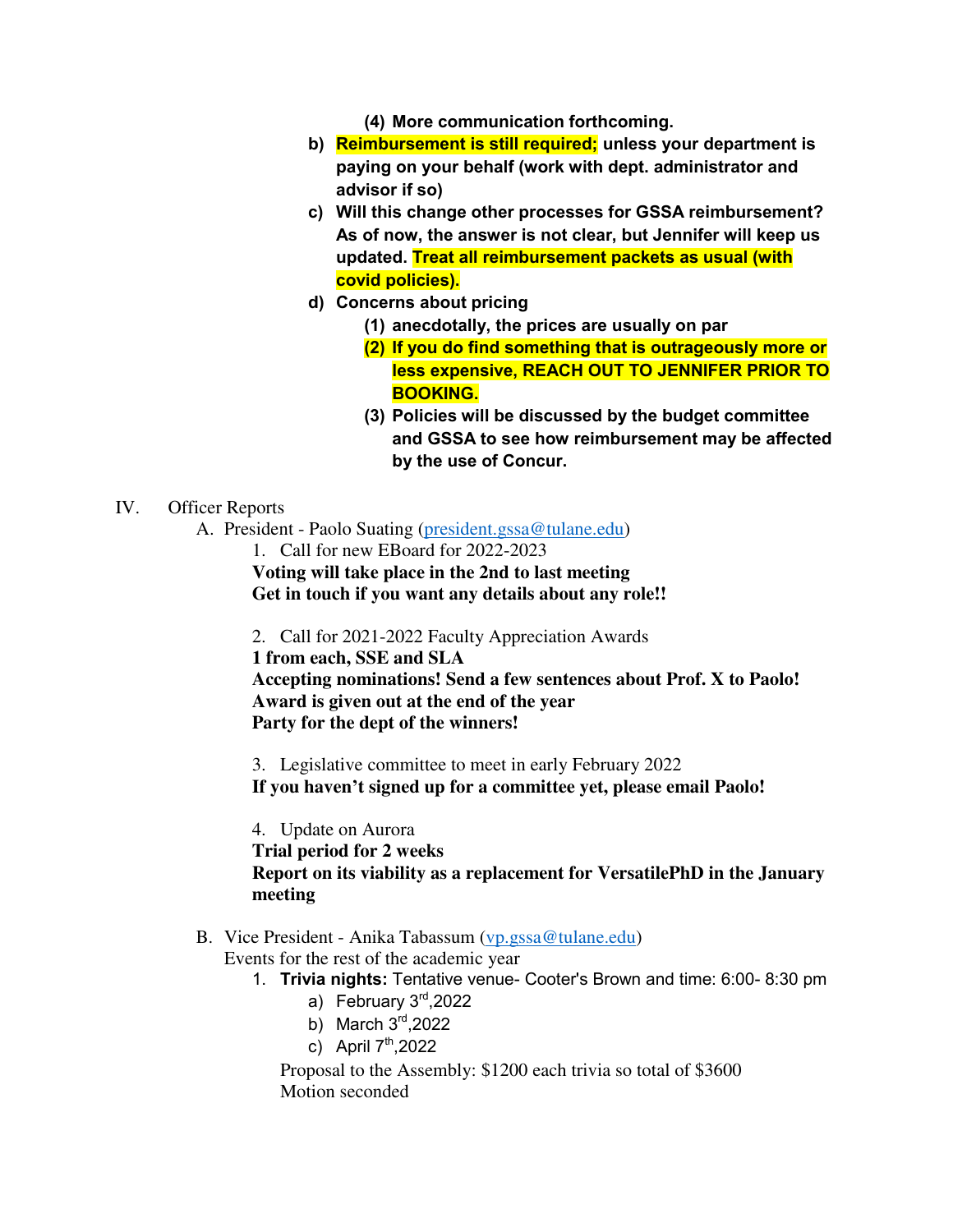Yes's have it! All trivia for next semester are funded for \$1200 each.

# 2. **GSSA Bowling Night:**

Tentative date: January  $20^{th}$ , 2022 and time: 06:00-08:30 pm Tentative venue: Fulton Alley

\*\*Prior to COVID this was an annual GSSA outing. RSVP up to 125 people Games and bowling Rubber shoes or rent \$4/pair (only complimentary for 50-70 shoes)

Concern raised about parking

 manager and Anika are in contact about it, and Anika will let us know

Proposal to the Assembly: \$4000 Motion seconded Yes's have it! Bowling night funded for \$4000

# 3. **Mental health/ Yoga and Meditation event:**

Tentative date: March  $10^{th}$ , 2022 and time: 4:00-06:00 pm Tentative venue: LBC/ Reily Center (Tulane uptown)

Questions

- Has GSSA done an event like this before?
	- o Not exactly!
- Who is running this event?
	- o Event committee was planning to run the event, but Anika will check with Reily to see
- Do we need a Reily membership to enter?
	- $\circ$  Reily can accommodate all students from Tulane if there is a private event.

Proposal to the Assembly: \$600 Motion seconded Yes's have it! Mental Health Day funded for \$600

# 4. **Crawfish boil:**

Tentative date: April  $29<sup>th</sup>$ , 2022 and time: 05:30pm- 08:30 pm Tentative venue: Mussafer Quad

### **Questions**

- How is this different from Crawfest?
	- o This event is only for GSSA students
	- o Non-tulane affiliates can come with a GSSA member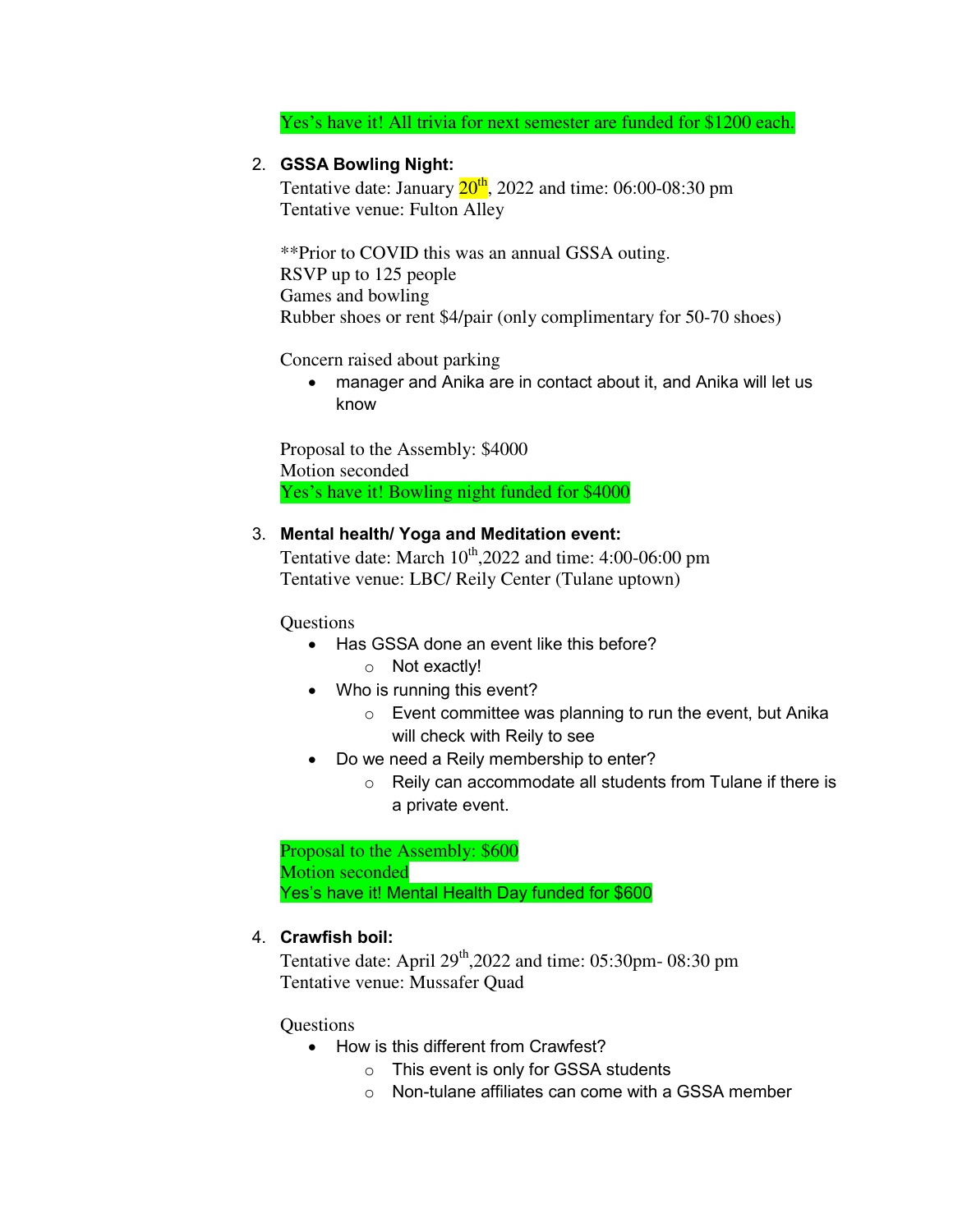- o We can serve alcohol!
- What does the budget cover?
	- o Alcohol, food from caterer, and service workers

Proposal to the Assembly: \$18,000 Motion seconded Yes's have it! Crawfish Boil funded for \$18,000

#### C. Treasurer - Nirasha Thilakaratne [\(treasurer.gssa@tulane.edu\)](mailto:treasurer.gssa@tulane.edu) 1. GSSA Budget

|                                      | Allocation                               |     | Expected expense                                                                                                                                                                 |  |
|--------------------------------------|------------------------------------------|-----|----------------------------------------------------------------------------------------------------------------------------------------------------------------------------------|--|
| 6211 Operating Supplies              | \$1,600.00                               |     |                                                                                                                                                                                  |  |
| 6722 Honorariums                     | \$2,200.00                               |     |                                                                                                                                                                                  |  |
| 7543 Entertainment (students)        | \$51,808                                 |     | \$11,235.00                                                                                                                                                                      |  |
| 7522 Misc (on campus) Meeting Expens | \$6,000.00                               |     | \$                                                                                                                                                                               |  |
| 7522 Off campus meeting expenses*    | \$1,100.00                               |     | \$                                                                                                                                                                               |  |
| 7532 Domestic Transportation         | \$24,000.00                              |     | \$                                                                                                                                                                               |  |
| 7536 Domestic Lodging/Other          | \$24,000.00                              |     | \$                                                                                                                                                                               |  |
| 7542 Visiting Professionals          | \$7,200.00                               |     | \$                                                                                                                                                                               |  |
| 7842 Prizes and Awards               | \$1,000.00                               |     |                                                                                                                                                                                  |  |
|                                      | \$118,908.00                             |     | \$11,235.00                                                                                                                                                                      |  |
|                                      |                                          |     |                                                                                                                                                                                  |  |
|                                      |                                          |     |                                                                                                                                                                                  |  |
| $1\%$                                | 2021/2022 Proposed Budget<br>$1\%$<br>2% |     |                                                                                                                                                                                  |  |
| 6%<br>20%<br>20%                     |                                          | 44% | • Operating Supplies<br>• Honorariums<br>• Entertainment (students)<br>Misc (on campus)<br><b>Meeting Expenses</b><br>Off campus meeting<br>expenses*<br>Domestic Transportation |  |
| 1%                                   | 5%                                       |     | Domestic Lodging/Other                                                                                                                                                           |  |

Minutes will reflect the changes after event requests from events committee ~about 15000 left in entertainment for department/gssa events

Recommendation: please think about all the events you want for next semester and come ready to request at the January meeting!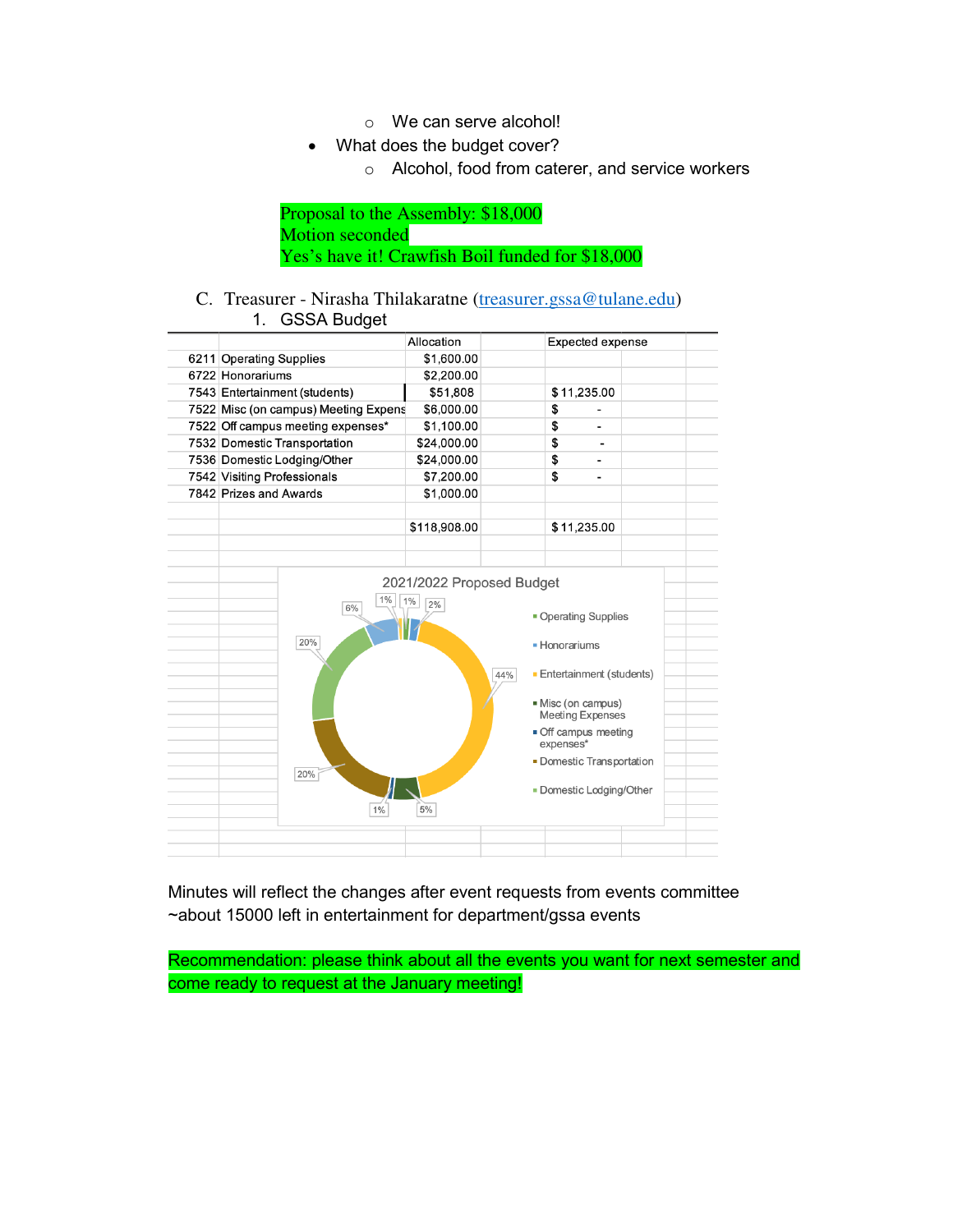# 2. Event Requests

| Event date           | Event name                                                                                         | Department                                 | Amount requested |
|----------------------|----------------------------------------------------------------------------------------------------|--------------------------------------------|------------------|
| Requests under \$250 |                                                                                                    |                                            |                  |
| 12/10                | <b>CMB ATCG</b><br><b>Business Meeting</b>                                                         | Cell & Molecular<br>$Biology - GSSA$       | 150              |
|                      |                                                                                                    |                                            |                  |
| 12/17                | Downtown Uptown<br>North Shore<br>Neuroscience Krewe<br>(DUNNK)<br>December Meeting:<br>Zadina Lab | Neuroscience – GSSA                        | 100              |
| 12/14                | Monthly CREEP<br>Meeting                                                                           | Ecology & Evolutionary<br>$Biology - GSSA$ | 230              |
| 12/15                | <b>RCSE GSSA</b><br>December Meeting                                                               | Earth & Environmental<br>Sciences – GSSA   | 95               |

Proposal to vote on the requests under \$250 as a slate Motion 2nded Yes's have it

Fund all requests under \$250 Motion 2nded Yes's have it! All 4 events are approved for their requested funding.

| Over \$250 requests |                                                           |                                      |     |
|---------------------|-----------------------------------------------------------|--------------------------------------|-----|
| 02/04               | <b>CMB</b> Graduate<br><b>Student Outing</b>              | Cell & Molecular<br>$Biology - GSSA$ | 325 |
|                     |                                                           |                                      |     |
| 12/14               | Math Grad Student<br>Colloquium<br><b>Semester Finale</b> | Mathematics – GSSA                   | 350 |

#### CMB Graduate Student Outing

A two hour tour of the French Quarter with information on New Orleans history and Supernatural events

Hosted by: Haunted History Tours, 723 St. Peter New Orleans LA, 70016

| Expense              | Cost     |
|----------------------|----------|
| Private Tour Package | \$500    |
| Tax                  | \$47.25  |
| Tip                  | \$100    |
| Total                | \$647.25 |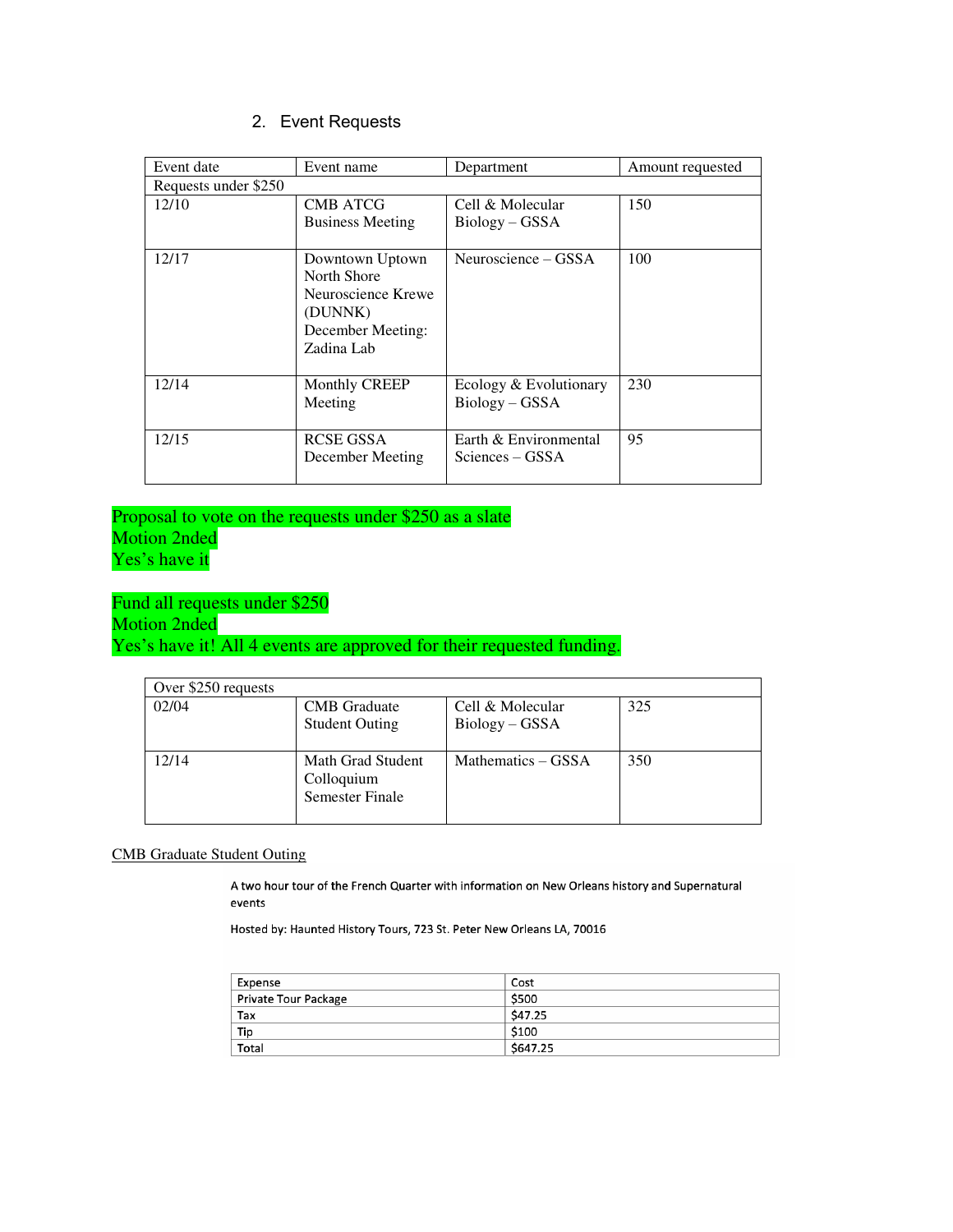concerns about approval via wavesync; cmb will keep an eye on things.

Proposal to fund the CMB dept.'s event for \$325 Motion 2nded Yes's have it

| Item                       | Price per | Amount     | Total    |
|----------------------------|-----------|------------|----------|
| From: Milk Bar             |           |            |          |
| Po Boys                    | \$54.00   | 4          | \$216.00 |
| Salad                      | \$9.00    | 4          | \$36.00  |
| Tax and tip                |           |            | \$50.00  |
| From: Rouses               |           |            |          |
| Cookies                    | \$29.99   | 1          | \$29.99  |
| Soda                       | \$4.00    | 2          | \$8.00   |
| Tax                        |           |            | \$2.00   |
| Contingencies              |           |            | \$8.01   |
| Total                      |           |            | \$350    |
|                            |           |            |          |
| <b>Expected Attendance</b> |           | 35 members |          |
| Price per attendee         |           | \$10.00    |          |
|                            |           |            |          |

Math colloquium

Proposal to fund the math dept.'s event for \$350 Motion 2nded Yes's have it

Secretary - Alyssa Walker [\(secretary.gssa@tulane.edu\)](mailto:secretary.gssa@tulane.edu)

V. New Business

A. GAPSA Senator Report

GAPSA Senate Meeting 12/7 at 7:00pm

**1)GAPSA is organizing a Townhall to express graduate and professional student concerns**. More information to come. If you have concerns about Tulane, your school, department or program, share them with Paolo so he can pass it on to GAPSA. [president.gssa@tulane.edu](mailto:president.gssa@tulane.edu)

**2)GAPSA is one of the sponsors for Tulane's MLK 2022 Keynote.** The speaker will be Maya Wiley and the date will be on January 19, 20 or 21, 2022. More information to come.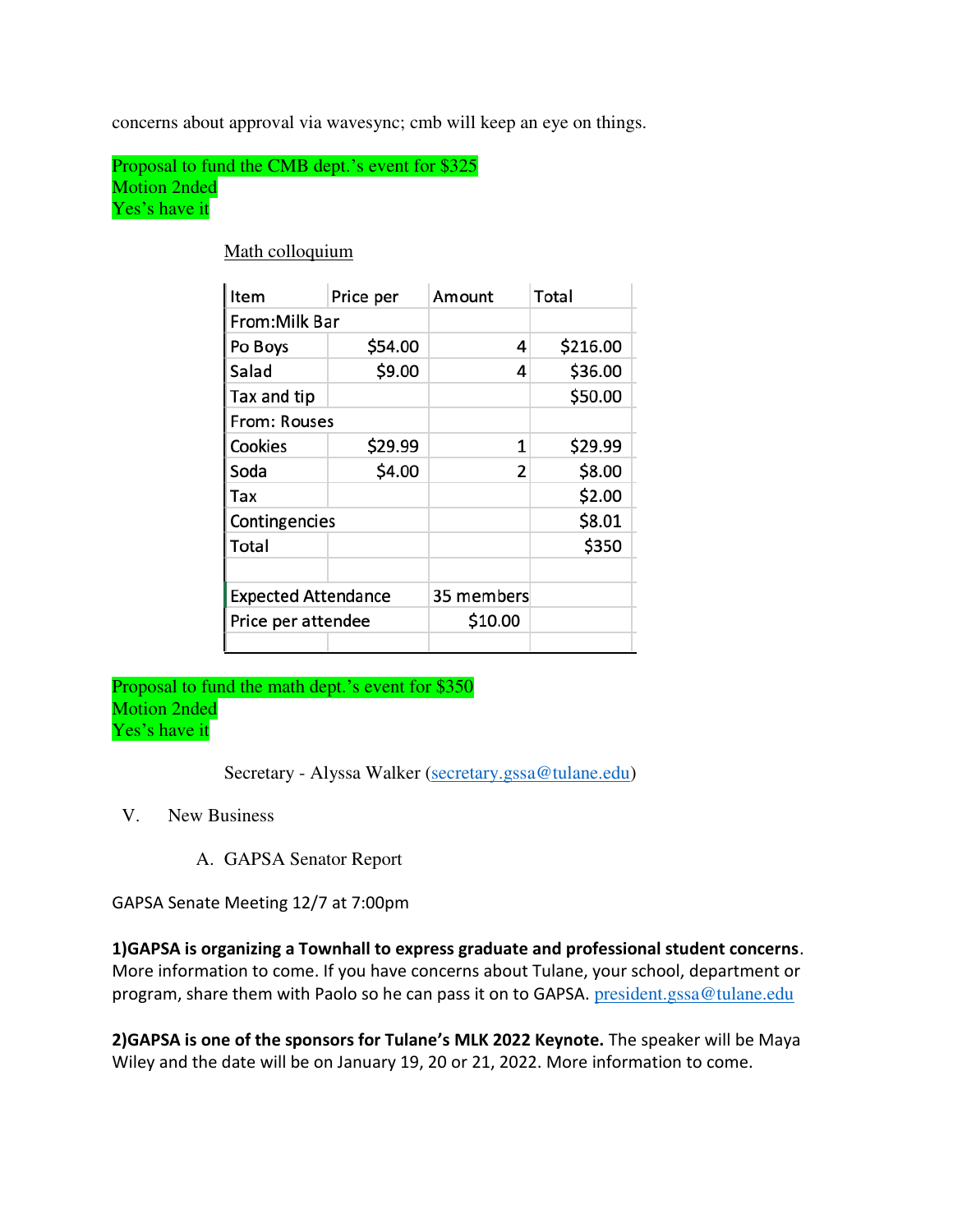Maya Wiley is former Counsel to the Mayor of New York City where she advised the Mayor on legal matters pertaining to City Hall and the Mayor's policy agenda. She was the City's Director of Minority and Women-Owned Business Enterprise, the lead on broadband access, and liaison to the Mayor's Advisory Committee on the Judiciary. Wiley also oversaw the Commissions on Human Rights and Women's Issues. Prior to being appointed Counsel to the Mayor in 2014, she was founder and president of the Center for Social Inclusion, a policy advocacy organization dedicated to ending racial inequities through structural reform. In addition, Wiley worked for the NAACP Legal Defense and Education Fund, the American Civil Liberties Union National Legal Department, and was Senior Advisor on race and poverty to the Director of U.S. Programs of the Open Society Institute.

[Her take on the recent NYC mayoral election](https://nam11.safelinks.protection.outlook.com/?url=https%3A%2F%2Fwww.washingtonpost.com%2Fopinions%2F2021%2F07%2F11%2Fmaya-wiley-nyc-mayor-ranked-choice-voting%2F&data=04%7C01%7Cpsuating%40tulane.edu%7Ce816a8d216244b0f1adb08d9bb5ada4c%7C9de9818325d94b139fc34de5489c1f3b%7C0%7C0%7C637746821162897568%7CUnknown%7CTWFpbGZsb3d8eyJWIjoiMC4wLjAwMDAiLCJQIjoiV2luMzIiLCJBTiI6Ik1haWwiLCJXVCI6Mn0%3D%7C3000&sdata=Tq8CYzaovvwT2rjUMS5lzY1CtAgeiq9s9SbobmJbaE4%3D&reserved=0) [Activism after the election](https://nam11.safelinks.protection.outlook.com/?url=https%3A%2F%2Fwww.thecity.nyc%2Fpolitics%2F2021%2F10%2F4%2F22709620%2Fmaya-wiley-nyc-childcare-senior-care-proposal-eric-adams&data=04%7C01%7Cpsuating%40tulane.edu%7Ce816a8d216244b0f1adb08d9bb5ada4c%7C9de9818325d94b139fc34de5489c1f3b%7C0%7C0%7C637746821162897568%7CUnknown%7CTWFpbGZsb3d8eyJWIjoiMC4wLjAwMDAiLCJQIjoiV2luMzIiLCJBTiI6Ik1haWwiLCJXVCI6Mn0%3D%7C3000&sdata=qOPBVrbe%2FO9eysg46yWWCF0RCmcdXg27hFDAbYMHMkM%3D&reserved=0) [Transcript from Summit on Racial Justice](https://nam11.safelinks.protection.outlook.com/?url=https%3A%2F%2Fwww.msnbc.com%2Fpodcast%2Ftranscript-maya-wiley-racial-justice-n1229426&data=04%7C01%7Cpsuating%40tulane.edu%7Ce816a8d216244b0f1adb08d9bb5ada4c%7C9de9818325d94b139fc34de5489c1f3b%7C0%7C0%7C637746821162897568%7CUnknown%7CTWFpbGZsb3d8eyJWIjoiMC4wLjAwMDAiLCJQIjoiV2luMzIiLCJBTiI6Ik1haWwiLCJXVCI6Mn0%3D%7C3000&sdata=XpkeeVT95RSd8OQ60XV4Jniq%2Fd3m72PeliR0ZMWtrxA%3D&reserved=0) [Podcast episode link](https://nam11.safelinks.protection.outlook.com/?url=https%3A%2F%2Fpodcasts.apple.com%2Fus%2Fpodcast%2Fmaya-wiley-racial-justice%2Fid1461312941%3Fi%3D1000477383756&data=04%7C01%7Cpsuating%40tulane.edu%7Ce816a8d216244b0f1adb08d9bb5ada4c%7C9de9818325d94b139fc34de5489c1f3b%7C0%7C0%7C637746821162897568%7CUnknown%7CTWFpbGZsb3d8eyJWIjoiMC4wLjAwMDAiLCJQIjoiV2luMzIiLCJBTiI6Ik1haWwiLCJXVCI6Mn0%3D%7C3000&sdata=SFabZzNiNGtYfJ8bWs2%2BTDYGSV5ntOTH9QBsXTK4DGI%3D&reserved=0)

Plan to attend the event!

# **3)GAPSA is planning a social. January 29th**

### **On GAPSA communications**

- Paolo is drafting a letter of concern following the lack of **communication/awareness of the differences among graduate student workers that influence how/when we receive communication.**
- **Get in touch if you want to see that draft or want to sign in solidarity!**
- [president.gssa@tulane.edu](mailto:president.gssa@tulane.edu)
	- B. Graduate Council Report
	- C. SLA Graduate Studies Committee Report

**4 course approvals Discussion still on-going about whether or not a soon-to-be retiree should be able to serve as a dissertation advisor.** 

- D. OISS Liaison Report
- VI. Old Business
- VII. Announcements A. **Solidarity Tulane**

**What**: Grading and Gathering (hosted by Solidarity Tulane) **Where**: Dat Dog, Freret St (we have no money, so bring some!) Rain location: Mojo, Freret St.